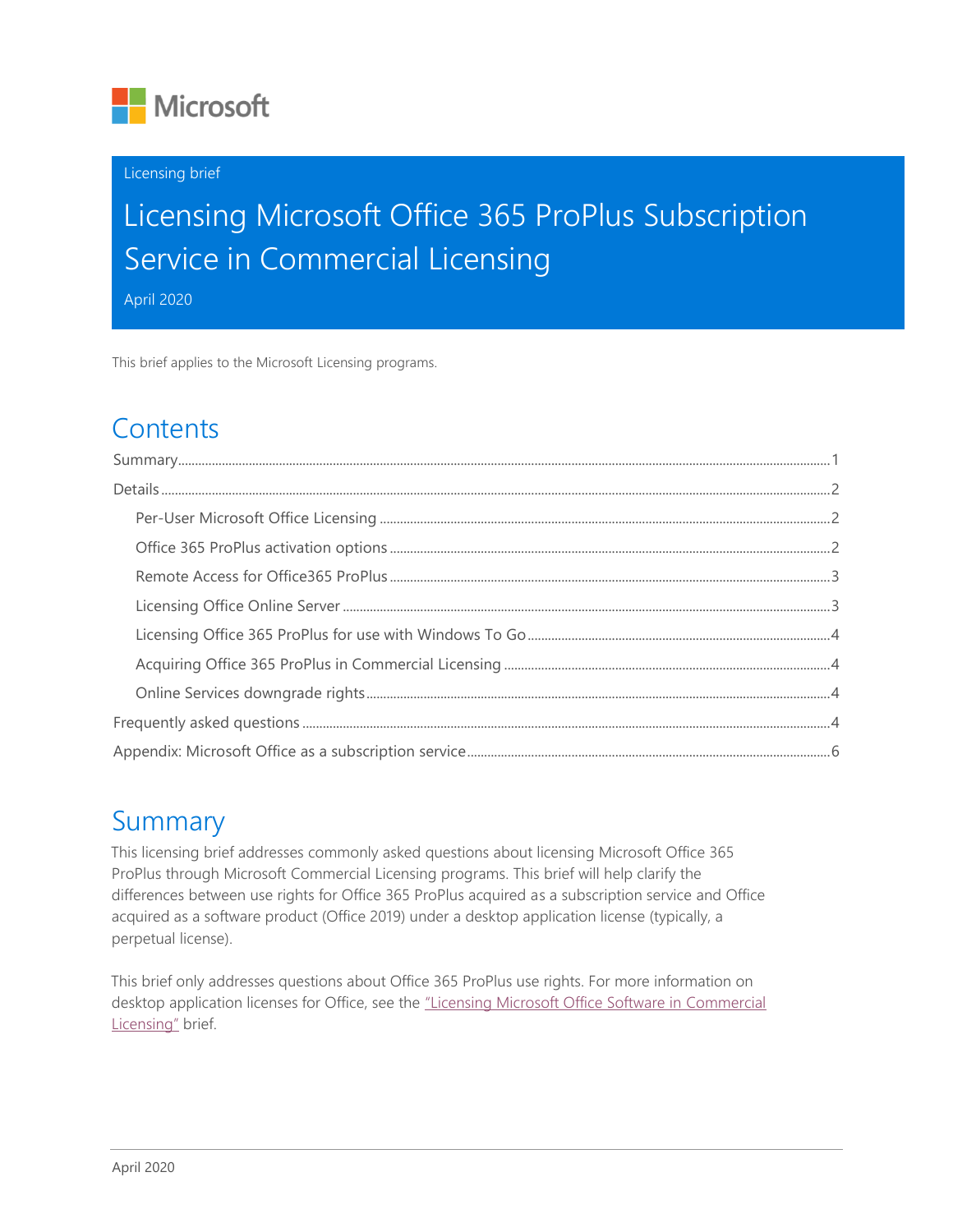### <span id="page-1-0"></span>**Details**

#### <span id="page-1-1"></span>Per-User Microsoft Office Licensing

Office 365 ProPlus is productivity software (including Word, PowerPoint, Excel, Outlook, OneNote, Publisher, Access, and Audio Services) that's installed on your desktop or laptop computer.

Office 365 ProPlus is a subscription service offering under the online services licensing model. It's licensed on a "per user" basis. Each Office 365 ProPlus User Subscription License (User SL) must be assigned to a single named user (Licensed User) before using the software. This differs from traditional Office installations (such as Office 2019) which are tied to Licensed Devices. The Office 365 ProPlus license allows Licensed Users to access Office experiences on PCs or Macs and on their mobile devices. The Licensed User may activate the software for local or remote use on up to five concurrent operating system environments (OSEs). Office 365 ProPlus licensing treats physical and virtual OSEs the same, so the five concurrent activations may be on five different devices or multiple OSEs on one device. These devices may include company managed device and employee personal devices. The Licensed User may also use the software activated by another user under a different User SL.

Each Licensed User may also access Office365 ProPlus remotely from any device, including thirdparty devices. This includes situations where you activate one of five copies of the software on a network server or a server hosted by a third party. See *Remote Access* below for additional details.

### <span id="page-1-2"></span>Office 365 ProPlus activation options

Office 365 ProPlus primarily uses click-to-run deployment technology to activate the software. Shared computer activation is another activation mode for Office365 ProPlus and integrates with RDS virtualization technologies.

• Click-to-run deployment technology integrates with user-dedicated virtualization technologies. Clickto-run supports the full client installation on physical PCs as well as dedicated virtual desktop infrastructure (VDI) deployment on user-dedicated Windows 7 and Windows Server 2008 R2 or newer virtual machines without Remote Desktop Service (RDS) role enabled\*.

\*Additional licenses are required to enable virtualization deployments on a network server. Please consult a Volume Licensing Partner to determine your license needs.

• Shared computer activation is another activation mode for Office365 ProPlus and integrates with RDS virtualization technologies. Examples of virtualization scenarios using the RDS role include Remote Desktop Session Host and Pooled VDI (using RDS). When Office 365 ProPlus is deployed on a network server with RDS role enabled, each Licensed User may sign in with their subscription account to temporarily activate Office via shared computer activation\*. Shared computer activation also enables use of Office 365 ProPlus on shared devices such as those on a factory floor or those used by medical personnel in a hospital. Deploying Office 365 ProPlus using shared computer activation does not count against a user's five desktop installations of Office 365 ProPlus. Shared computer activation may also be used when deploying Office 365 Business only when Office 365 Business is licensed as a component of Microsoft 365 Business.

\*Additional licenses are required to enable virtualization deployments on a network server. Please consult a Volume Licensing Partner to determine your license needs.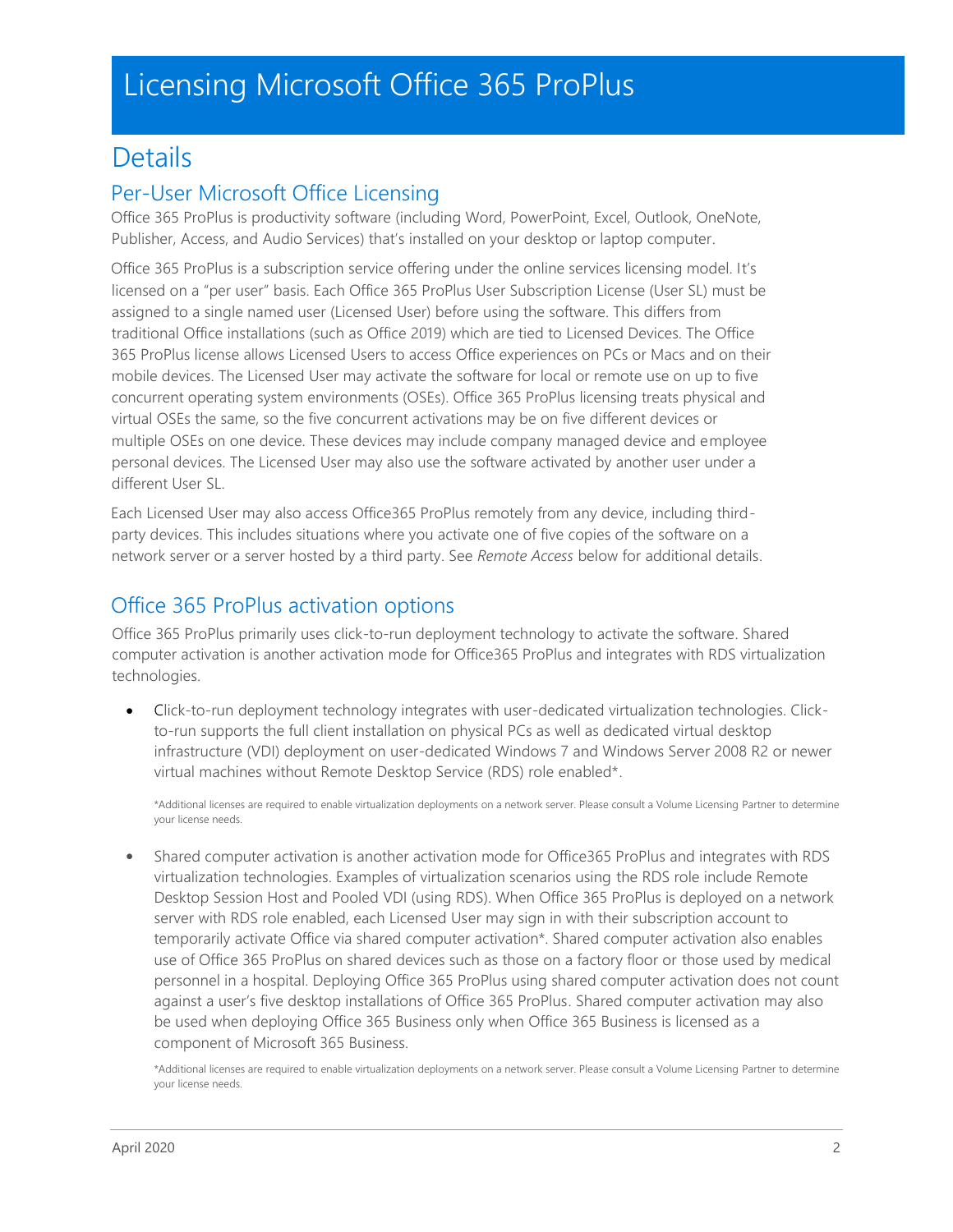#### <span id="page-2-0"></span>Remote Access for Office365 ProPlus

Customers may choose to deploy the Office 365 ProPlus software for remote access by their users licensed for Office 365 ProPlus. This can be done on servers dedicated to the customer or in shared server environments.

- Dedicated server scenarios include deploying on the customer's own servers or using a third party to host a dedicated server. If the customer chooses to use a third party, this is often referred to as "Outsourcing Software Management" and requires the third party to be an Authorized Outsourcer. The hosted environment must be on servers dedicated to the customer. An Authorized Outsourcer is restricted from being a Listed Provider and may not use a Listed Provider as a datacenter provider. A list of Listed Providers can be found at [https://aka.ms/ListedProviders.](https://aka.ms/ListedProviders) See Microsoft's Product Terms for details.
- Shared server scenarios include using Microsoft Azure or a third-party service provider that is a Qualified Multitenant Hosting Partner (QMTH). A list of QMTH Partners and additional deployment requirements are available at [https://www.office.com/sca.](https://www.office.com/sca) If the customer chooses to use a QMTH, the QMTH may not be a Listed Provider or be using a Listed Provider as a data center provider. A list of Listed Providers can be found at [https://aka.ms/ListedProviders.](https://aka.ms/ListedProviders) See Microsoft's Product Terms for details.

#### <span id="page-2-1"></span>Licensing Office Online Server

Microsoft Office Online Server offers everyone view-only access to Office Online documents.

For editing of Office Online documents, you need an Office license acquired through Volume Licensing. Office 365 ProPlus provides licensing rights to use Microsoft Office Online when Microsoft Office Online Server is deployed on-premises. The Office 365 ProPlus Licensed User can edit documents using Office Online Server from any device, including those not licensed for Office. External Users\* don't need an Office license to view or edit Office Online documents. All Office 365 plans that include Microsoft SharePoint Online include Office Online as a hosted service.

See descriptions of Office 365 plans at [https://office.microsoft.com/en](https://office.microsoft.com/en-us/business/compare-office-365-for-business-plans-FX102918419.aspx)[-us/business/compare](http://office.microsoft.com/en-us/business/compare-office-365-for-business-plans-FX102918419.aspx)[office365-for-business-plans-FX102918419.aspx.](http://office.microsoft.com/en-us/business/compare-office-365-for-business-plans-FX102918419.aspx)

Customers that qualify for Office Online Server but don't have access to the Volume License Servicing Center to download a copy, the following actions are possible:

- VL or Open customers can contact their [Support Center.](https://www.microsoft.com/Licensing/servicecenter/Help/Contact.aspx)
- Direct customers can submit a request from their Office 365 admin center or [contact support.](https://support.office.com/en-us/article/Contact-support-for-business-products-Admin-Help-32a17ca7-6fa0-4870-8a8d-e25ba4ccfd4b?CorrelationId=25670613-9263-4c87-8254-7c4563a1e0ac&ui=en-US&rs=en-US&ad=US&ocmsassetID=HA103836042)

\*External Users are those users that are not either your or your affiliates' employees or your or your affiliates' on-site contractors or on-site agents.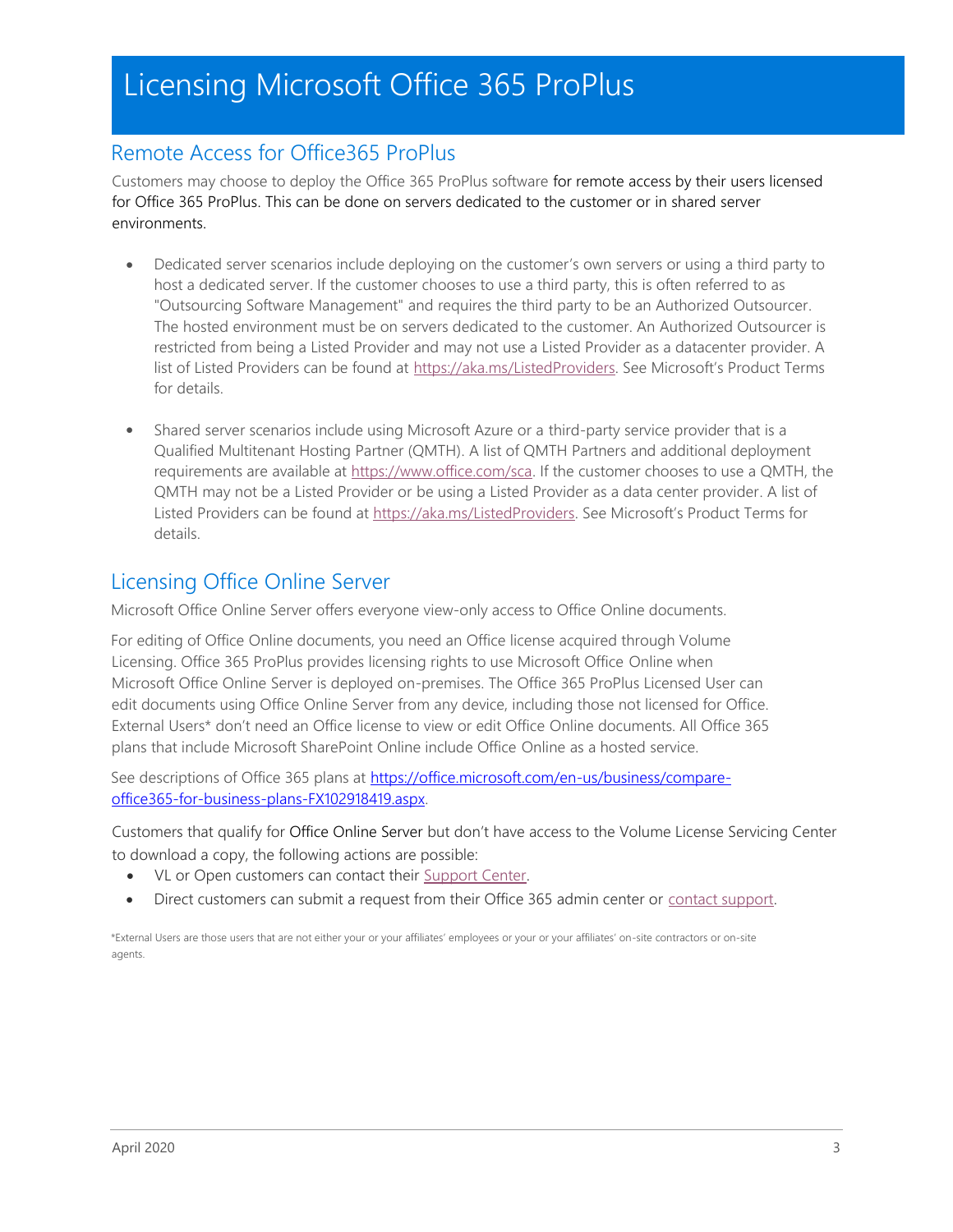#### <span id="page-3-0"></span>Licensing Office 365 ProPlus for use with Windows To Go

You can use Office 365 ProPlus installed on a USB drive with Windows To Go when you license the work device for the following:

- Windows 10 with Software Assurance for the Windows desktop operating system, Windows E3/E5 per user subscription, or Windows Virtual Desktop Access subscription license; and
- Office 365 ProPlus\*

\*Shared computer activation may be required.

As a result, a Licensed User can use a USB drive to run Office 365 ProPlus on any licensed work device whether on company premises or outside of the workplace.

#### <span id="page-3-1"></span>Acquiring Office 365 ProPlus in Commercial Licensing

Office 365 ProPlus available through the Microsoft Enterprise Agreement, Microsoft Enterprise Subscription Agreement, Microsoft Online Subscription Agreement, Microsoft Cloud Agreement, MPSA, Open programs, and Microsoft Enrollment for Education Solutions (under the Campus and School Agreement).

Office 365 ProPlus is available as a stand-alone User SL and is also included as a component of certain Office 365 plans. Users who are licensed for any of the following are licensed for Office 365 ProPlus:

- Office 365 ProPlus User SL\*, or
- Office 365 E3/E5 User SL, or
- Microsoft 365 E3/E5 User SL

Office 365 ProPlus may also be acquired under Government and Education offerings. You can compare the Office 365 plans at [https://office.microsoft.com/en](https://office.microsoft.com/en-us/business/compare-office-365-for-business-plans-FX102918419.aspx)[-us/business/compare-office-365](http://office.microsoft.com/en-us/business/compare-office-365-for-business-plans-FX102918419.aspx) [for-business-plans-FX102918419.aspx.](http://office.microsoft.com/en-us/business/compare-office-365-for-business-plans-FX102918419.aspx)

\*Office 365 ProPlus is an Enterprise Product and may be licensed to satisfy Enterprise-wide requirements.

#### <span id="page-3-2"></span>Online Services downgrade rights

In Online Services customers have access to the latest technology with the newest features and releases. As with all Subscription Services, Microsoft generally offers only the latest version of the service at a time. Therefore, downgrade rights aren't available with Office 365 ProPlus licenses.

### <span id="page-3-3"></span>Frequently asked questions

1. What is the difference between Office 365 ProPlus and Office Professional Plus 2019? Both Office Professional Plus 2019 and Office 365 ProPlus deliver the same productivity software and application experiences. However, Office Professional Plus 2019 is a traditional Office installation that is tied to the computers it is installed on, and it is available through Volume Licensing only. Office 365 ProPlus is available as a per user subscription. See the comparison of the two licensing models for Office in the [Appendix section](#page-5-0) of this document.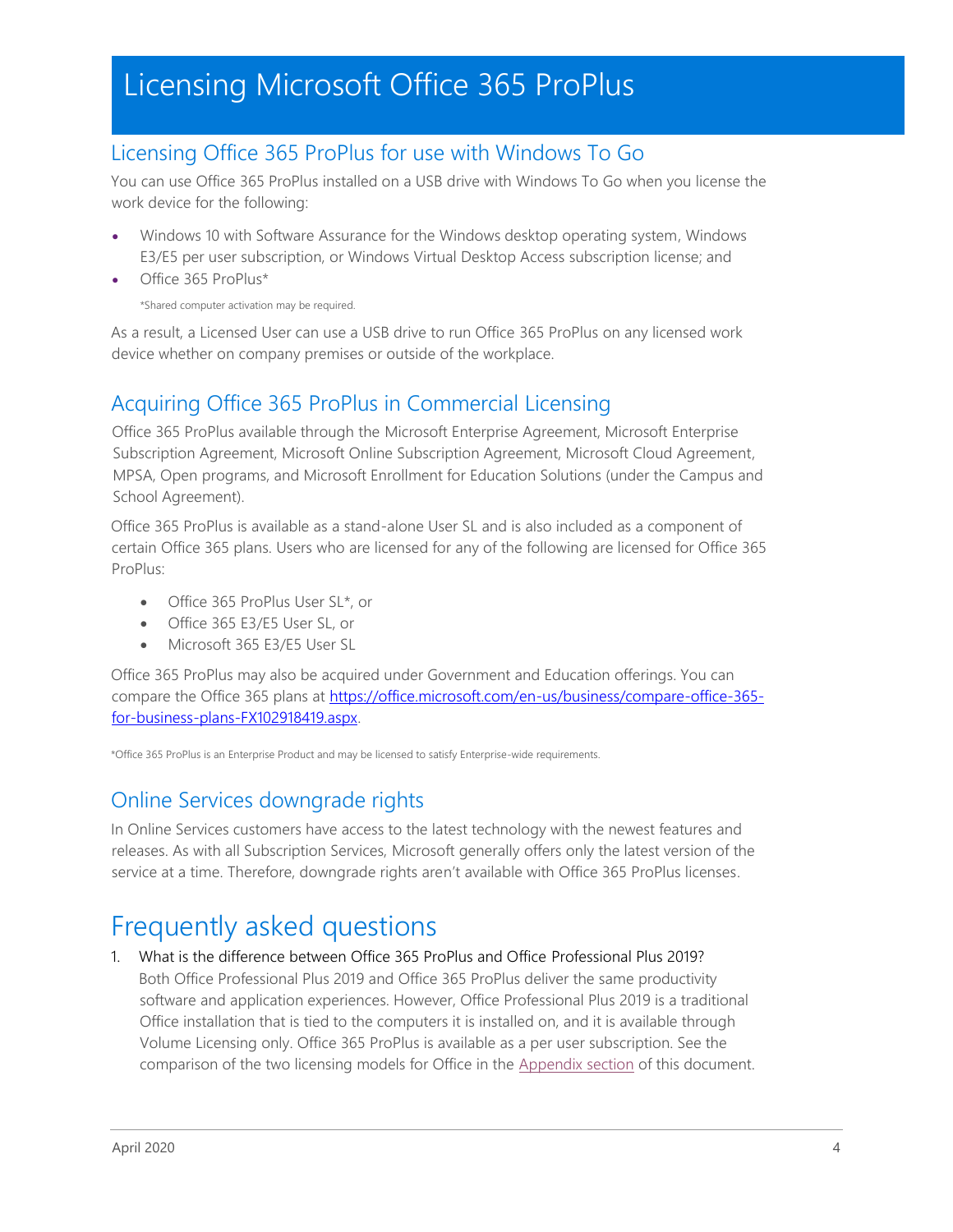- 2. Which Office 365 subscriptions include shared computer activation? Any SKU that contains Office 365 ProPlus will be eligible for shared computer activation. This includes the following SKUs:
	- Office 365 ProPlus
	- Office 365 E3
	- Office 365 E5

And all equivalent Government and Education SKUs are also included. Project Online and Visio Online also include shared computer activation.

- 3. How many machines can be activated via shared computer activation? Office 365 ProPlus allows a user to activate up to five desktop PCs/Macs in non-shared environment. When a user signs into Office 365 Pro Plus via shared computer activation it will not count against a user's five total desktop installations and thus will not show up on the user account management page.
- 4. Which devices can be used to access Office deployment on a network server? Different from Office Professional Plus 2019 per device licensing terms, with an Office 365 ProPlus per user license you may access your Office deployment on a network server from any device, anywhere. You may also access Office 365 ProPlus from your mobile devices, such as tablets.\*
- 5. Can I deploy Office 365 ProPlus media to my personal device to work from home? Yes. Office 365 ProPlus may be installed on up to five devices at a time per user license independent of device ownership, corporate-owned or personal devices.\*
- 6. Can I bring my personal device to work and use it with Office 365 ProPlus? Yes. Office 365 ProPlus may be installed on up to five devices at a time and be used anywhere, at work or at home.\*
- 7. Can I install and use Office 365 ProPlus with my Mac device? Yes. Office 365 ProPlus is available for devices running on Mac Operating Systems.
- 8. Can I use Office 365 ProPlus with a partner-hosted solution? No. Office 365 ProPlus is not sold under our service provider hoster channel (or SPLA partners). Customers may continue to purchase Subscriber Access License (SAL) for Office hosted desktop solutions provided by Microsoft Partners.
- 9. Can I deploy Office 365 ProPlus on shared public cloud environments? Yes. Office 365 ProPlus may be deployed on shared servers using shared computer activation on Microsoft Azure or a Qualified Multitenant Hosting Partner (QMTH). A list of QMTH partners and additional deployment requirements are available at www.office.com/sca.
- 10. Can I deploy Office 365 ProPlus on Azure?

Yes. Office 365 ProPlus may be deployed on Azure with shared computer activation enabled.\*

<sup>\*</sup>These licensing terms only apply to Office 365 ProPlus per user licensing and do not apply or change the terms under Office Professional Plus per device licenses or Windows Client licenses.